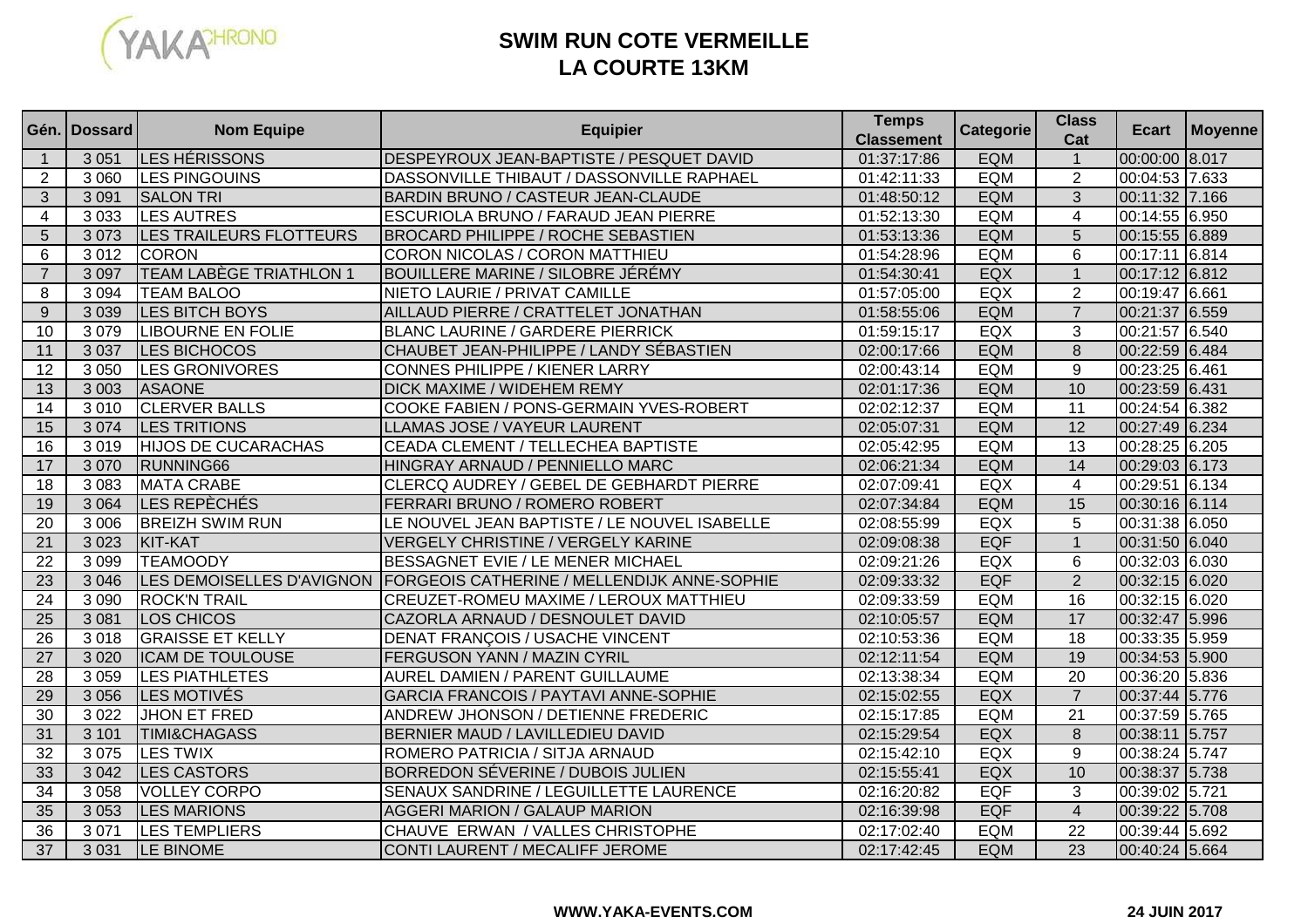

# **SWIM RUN COTE VERMEILLELA COURTE 13KM**

|                 | Gén. Dossard | <b>Nom Equipe</b>            | <b>Equipier</b>                                 | <b>Temps</b><br><b>Classement</b> | Categorie  | <b>Class</b><br>Cat | Ecart          | Moyenne |
|-----------------|--------------|------------------------------|-------------------------------------------------|-----------------------------------|------------|---------------------|----------------|---------|
| 38              | 3 0 3 5      | LES BELDOCHES                | PLA STÉPHANIE / PLA CAROLINE                    | 02:17:54:06                       | <b>EQF</b> | 5                   | 00:40:36 5.656 |         |
| 39              | 3 0 0 7      | <b>SC TEAM</b>               | <b>MADASCHI CEDRIC / VIALLE SOPHIE</b>          | 02:18:24:87                       | EQX        | 11                  | 00:41:07 5.635 |         |
| 40              | 3078         | LES ZODIACS DE L'XTREM       | <b>BOTTIAU LAURE / LEMAIRE THOMAS</b>           | 02:19:15:46                       | EQX        | 12                  | 00:41:57 5.601 |         |
| 41              | 3 0 6 1      | LA DREAM TEAM                | GAUCHER NELLY / AMRAOUI REMY                    | 02:19:25:01                       | EQX        | 13                  | 00:42:07 5.594 |         |
| 42              | 3 100        | <b>TIC ET TAC</b>            | CHOPLIN THIBAULT / SZYMANOWSKI BEY ARTHUR       | 02:19:34:44                       | EQM        | 24                  | 00:42:16 5.588 |         |
| 43              | 3 0 0 5      | <b>BPBO</b>                  | FIORELLI JULIE / PALARIC YANN                   | 02:19:41:74                       | EQX        | 14                  | 00:42:23 5.584 |         |
| 44              | 3 0 3 6      | LES BERGERS DES MERS         | FARGEREL PHILIPPE / VIRGILI SANDRA              | 02:20:39:37                       | EQX        | 15                  | 00:43:21 5.545 |         |
| 45              | 3 0 0 8      | <b>CHAPEAU</b>               | <b>ENJALBY AELIS / LELONG DAMIEN</b>            | 02:21:35:36                       | EQX        | 16                  | 00:44:17 5.509 |         |
| 46              | 3 0 2 5      | KOUIGN-AMANN                 | GARNAUD BENJAMIN / SCOTT CHRISTOPHER            | 02:23:23:36                       | <b>EQM</b> | 25                  | 00:46:05 5.439 |         |
| 47              | 3015         | <b>DOLLI &amp; PRANE</b>     | DESCLOZEAUX ARMELLE / LOPEZ CINDY               | 02:24:47:04                       | <b>EQF</b> | $6\phantom{1}6$     | 00:47:29 5.387 |         |
| 48              | 3 0 21       | <b>IRH TEAM</b>              | ALLEON ROMAIN / POLLET SAMUEL                   | 02:24:52:32                       | EQM        | 26                  | 00:47:34 5.384 |         |
| 49              | 3 0 8 0      | LOGAN <sub>66</sub>          | <b>ESTEVES FREDERIC / MARAVAL CHRISTELLE</b>    | 02:25:33:12                       | EQX        | 17                  | 00:48:15 5.358 |         |
| 50              | 3 0 6 2      | LES POULETTES MOUILLÉES      | LAVINAL SOPHIE / SIMONNET FLORENCE              | 02:25:59:36                       | EQF        | $\overline{7}$      | 00:48:41 5.343 |         |
| 51              | 3014         | <b>DIX - LANN</b>            | <b>DIXMIER CÉDRIC / LANGLAIS LOÏC</b>           | 02:26:01:99                       | <b>EQM</b> | $\overline{27}$     | 00:48:44 5.341 |         |
| 52              | 3 0 8 9      | <b>RACOU NORD</b>            | AUDEMAR DOMINIQUE / GRANIER JULIE               | 02:26:16:81                       | <b>EQX</b> | 18                  | 00:48:58 5.332 |         |
| 53              | 3 0 4 8      | <b>LES FOURQUE MEUFS</b>     | <b>GEFFROY NATHALIE / MURATET VIRGINIE</b>      | 02:27:14:23                       | <b>EQF</b> | 8                   | 00:49:56 5.297 |         |
| 54              | 3 0 6 3      | LES PRINCESSES ESPIÈGLES     | CORBEAU MAEVA / VICET LUCIE                     | 02:27:43:76                       | <b>EQF</b> | 9                   | 00:50:25 5.280 |         |
| 55              | 3016         | <b>LES PTT</b>               | LANGLOIS MAXIME / MININI JULIETTE               | 02:29:18:36                       | EQX        | 19                  | 00:52:00 5.224 |         |
| 56              | 3 0 28       | <b>TURBO'S</b>               | <b>BANYOLS RENE / GILLET STEPHANE</b>           | 02:29:35:48                       | <b>EQM</b> | $\overline{28}$     | 00:52:17 5.214 |         |
| $\overline{57}$ | 3 0 3 2      | LE CELTE ET LA MAYA          | LEBBAH PATRICIA / ZAMBAUD FRANCOIS              | 02:29:48:28                       | EQX        | $\overline{20}$     | 00:52:30 5.206 |         |
| 58              | 3 0 5 5      | <b>LES MONTPELLIERAINS</b>   | MAS ALEXANDRE / CORBEAU ILEANA                  | 02:29:52:40                       | EQX        | 21                  | 00:52:34 5.204 |         |
| 59              | 3 0 2 6      | <b>KUNG-FU FLOTTEURS</b>     | <b>BOZON GUILLAUME / REGNIER GAELLE</b>         | 02:31:04:80                       | EQX        | $\overline{22}$     | 00:53:46 5.163 |         |
| 60              | 3 0 0 9      | LES "PAS D'IDÉE"             | LALANNE CLAIRE / RUMEAU ELODIE                  | 02:31:49:65                       | <b>EQF</b> | 10                  | 00:54:31 5.137 |         |
| 61              | 3 0 27       | AQUATERRA                    | MALOUMIAN ROMUALD / MALOUMIAN EVELYNE           | 02:32:04:87                       | EQX        | $\overline{23}$     | 00:54:47 5.129 |         |
| 62              | 3 0 9 6      | <b>TEAM JBLC</b>             | <b>BRICAUD JEREMY / CARRE LAURENT</b>           | 02:32:33:97                       | <b>EQM</b> | 29                  | 00:55:16 5.113 |         |
| 63              | 3 0 4 7      | <b>LES ENFANTS TERRIBLES</b> | <b>BROTELANDE CAMILLE / OLLIVIER MARGOT</b>     | 02:32:43:36                       | <b>EQF</b> | 11                  | 00:55:25 5.107 |         |
| 64              | 3 0 38       | <b>LES BISE</b>              | <b>BISE EDITH / BISE ERIC</b>                   | 02:33:17:49                       | EQX        | $\overline{24}$     | 00:55:59 5.088 |         |
| 65              | 3 1 0 3      | <b>LA GRAVI'TEAM</b>         | <b>BUCHET ALIX / CROISILLE MARIE</b>            | 02:33:30:64                       | <b>EQF</b> | $\overline{12}$     | 00:56:12 5.081 |         |
| 66              | 3 0 6 7      | <b>LES SAGES FEMMES</b>      | AUGE JUSTINE / MULLER YORICK                    | 02:33:45:79                       | <b>EQX</b> | $\overline{25}$     | 00:56:27 5.073 |         |
| 67              | 3 0 2 4      | KIWIKIPIK                    | BOYER ANNE SOPHIE / DAHLEM CHARLOTTE            | 02:33:56:51                       | <b>EQF</b> | $\overline{13}$     | 00:56:38 5.067 |         |
| 68              | 3 0 7 2      | <b>LES TOULOUSAINES</b>      | LESPONNE BANSARD FRÉDÉRIQUE / TEK ANNE ADÉLAÏDE | 02:34:36:55                       | <b>EQF</b> | 14                  | 00:57:18 5.045 |         |
| 69              | 3 1 0 2      | <b>TOI ET MOI</b>            | HENRY SABINE / LABELLE DIDIER                   | 02:35:38:93                       | EQX        | $\overline{26}$     | 00:58:21 5.011 |         |
| 70              | 3076         | LES VERTS ET BLANCS          | DUMAS AUDREY / FONS FREDERIC                    | 02:37:15:31                       | EQX        | 27                  | 00:59:57 4.960 |         |
| 71              | 3 0 6 9      | <b>TORTUE</b>                | CARCEL LAURA / RAYSSAC CYRIL                    | 02:38:37:96                       | EQX        | 28                  | 01:01:20 4.917 |         |
| $\overline{72}$ | 3 0 6 6      | LES RUNNING LOULOUTRES       | ESTEVEZ SANDRA / MALET ALEXANDRA                | 02:38:52:36                       | EQF        | 15                  | 01:01:34 4.909 |         |
| 73              | 3 0 0 1      | APTAVITA                     | GADEL CANOVAS CHRISTELLE / KACI MYRIAM          | 02:38:58:60                       | <b>EQF</b> | 16                  | 01:01:40 4.906 |         |
| $\overline{74}$ | 3 0 5 2      | LES LOUTRES                  | FABRE MARIANNE / SALMERON HÉLÈNE                | 02:40:13:36                       | <b>EQF</b> | 17                  | 01:02:55 4.868 |         |

#### **WWW.YAKA-EVENTS.COM**